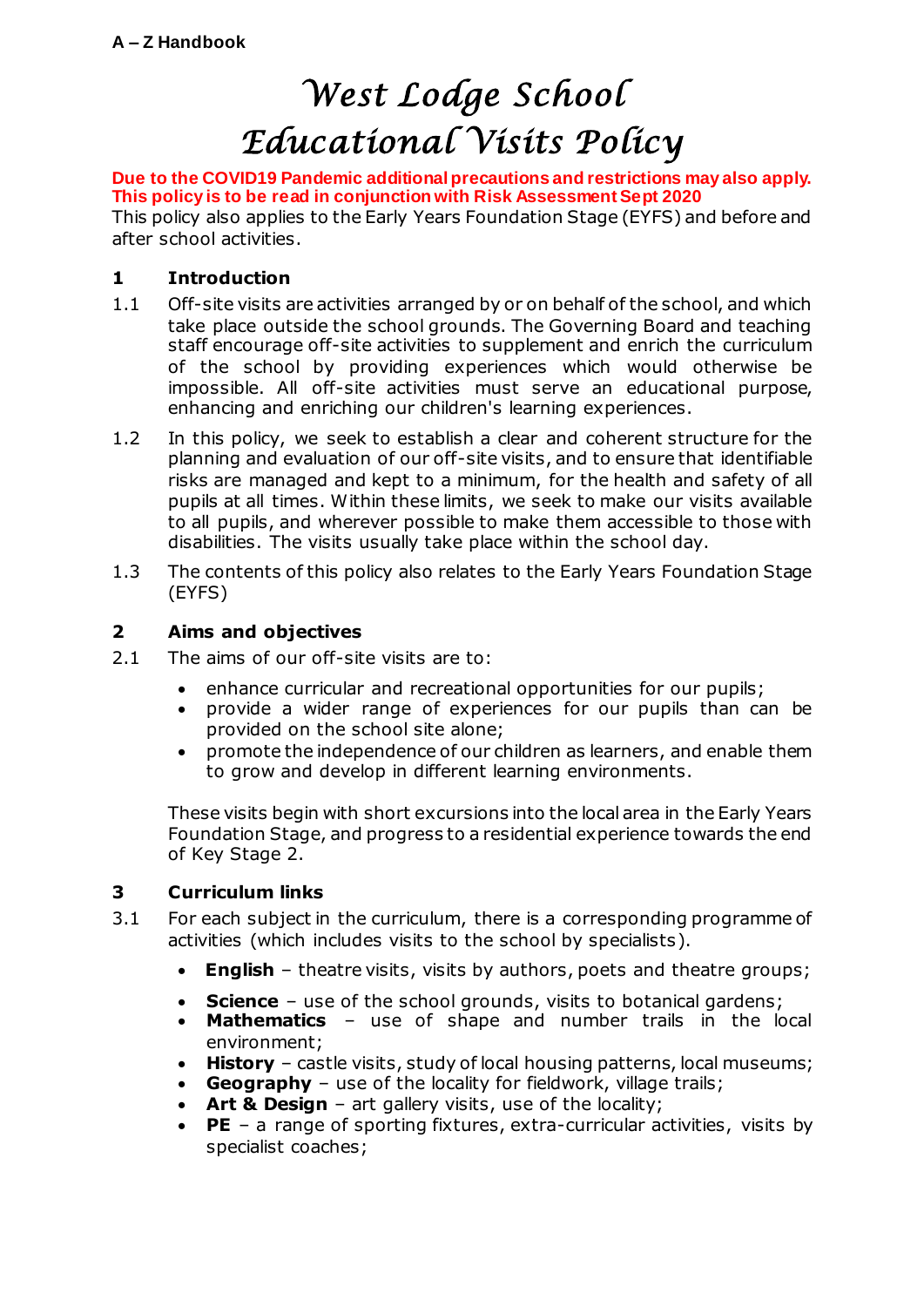- **Music** a variety of specialist music teaching, extra-curricular activities, concerts to parents;
- **Design and Technology** visits to local factories or design centres;
- **ICT** its use in local shops/libraries/secondary schools, etc;
- **RE** visits to local centres of worship, visits by local clergy.
- **PSCHE**  visit to a fire station or a senior citizens' residential home, visits by local Police officers, health workers and TfL.

#### **4 Residential activities**

- 4.1 Children in Years 3 and 4 have the opportunity to have an overnight sleepover at school in the summer term in order to better prepare them for the Year 5 and 6 residential trip.
- 4.2 Children in Years 5 & 6 have the opportunity to take part in a residential visit. This activity is in term time and linked to the National Curriculum.
- 4.3 The residential visit enables children to take part in cultural, outdoor and adventure activities. The School Journey Company provides qualified instructors for all specialist activities that we undertake.

#### **5 How visits may be authorised**

- 5.1 The Head Teacher will appoint a Teacher in charge to be responsible for running the activity. This will normally be a teacher employed at the school.
- 5.2 The school's Educational Visits Co-ordinator, currently the Deputy Head, will be involved in the planning and management of off-site visits in liaison with the Head Teacher.

The Educational Visits Co-ordinator will:

- ensure that risk assessments are completed;
- support the Head Teacher and Governing Board in their decisions on approval;
- assign competent staff to lead and help with trips;
- organise related staff training;
- verify that all accompanying adults, including private car drivers, have had satisfactory Police checks.
- make sure that all necessary permissions and medical forms are obtained prior to departure;
- keep records of visits, and ensure that there are regular generic assessments of the risks, (e.g. road-crossing), where there are frequent visits to local venues (e.g. a swimming facility, sports' field).
- 5.3 Where a member of staff is proposing to arrange an off-site activity, they must seek and obtain the approval of the Head Teacher before any commitment or booking confirmation is made on behalf of the school. A Risk Assessment Form SCJ1 should be completed by the member of staff in charge of the visit before the visit can take place.
- 5.4 Where the activity involves a period away of more than 24 hours, an overnight stay, or a journey by sea or air, the Head Teacher will seek the approval of the Governing Board before permitting the activity to take place.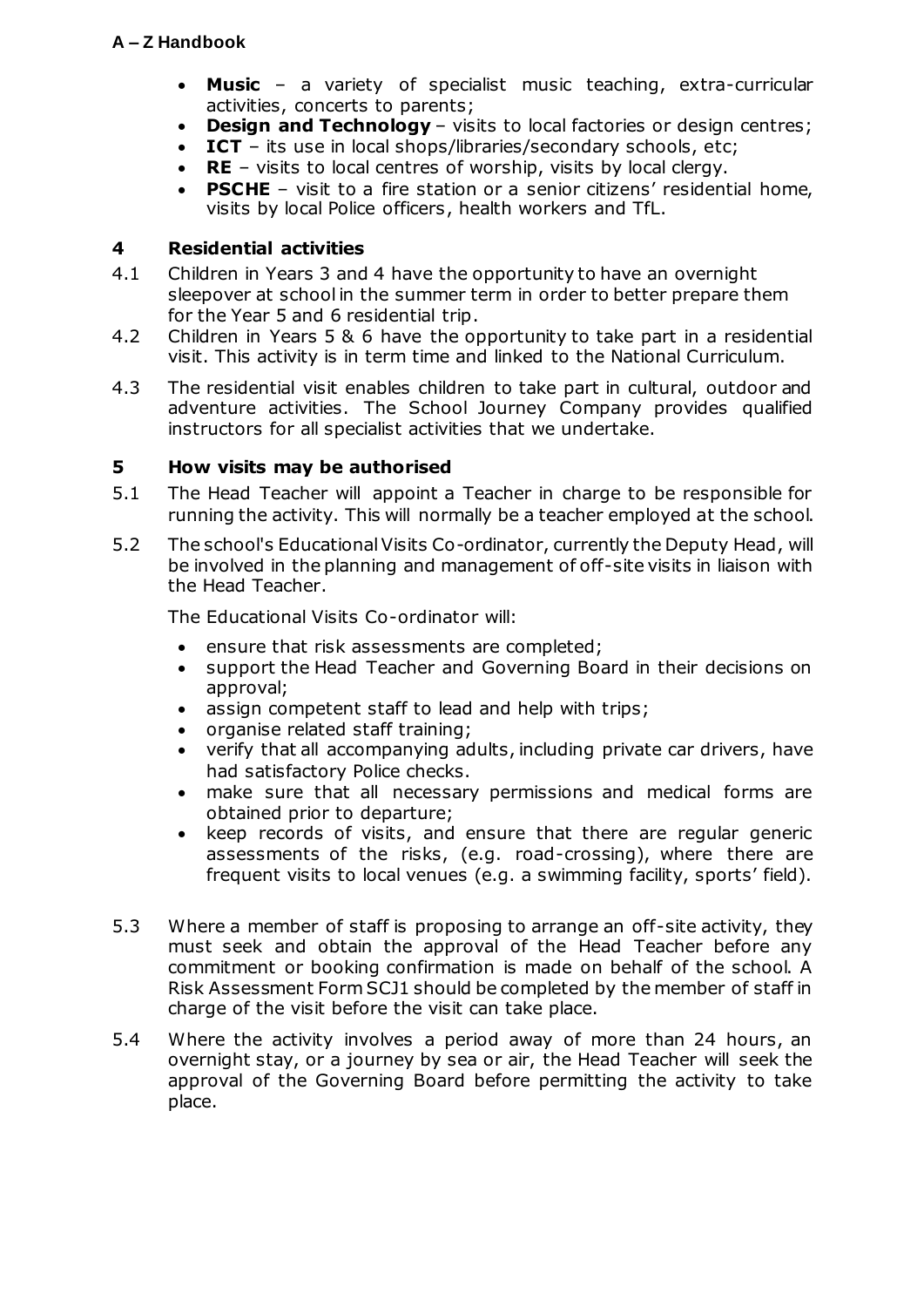5.5 It is our policy that all children should be able to participate in educational visits. Where a child with a disability is eligible for a trip, we will make every effort to ensure that no pupil is excluded. We may seek guidance from parents to help us to adapt our programme, and we will make any reasonable adjustments to our itinerary to include a child with disabilities. Any such adjustments will be detailed on the Risk Assessment Form SCJ1.

#### **6 Risk assessment**

- 6.1 A comprehensive risk assessment is carried out by the Teacher in charge before the proposed visit. It will assess the risks which might be encountered on the visit, and will indicate measures to prevent or reduce them. The risk assessment should be based on the following considerations:
	- What are the hazards?
	- Who might be affected by them?
	- What safety measures are needed to reduce risks to an acceptable level?
	- Can the Teacher in charge put the safety measures in place?
	- What steps will be taken in an emergency?
- 6.2 Staff planning an off-site activity should make a preliminary visit to the venue, in order to carry out an on-site risk assessment. It is important to take into account the probable weather conditions at the time of year proposed for the trip, and the Teacher in charge should take careful account of the facilities available, with due regard to the proposed size of the group. Staff should also assess the site's suitability with regard to the age and any particular needs of the children. Staff should also consider the venue's own approach to security and to health and safety. Venues providing instructorled activities will have their own risk assessments for particular sessions, and these assessments may be adopted if it is impractical for the Teacher in charge to experience the activity beforehand, or if they lack the skills required to make informed judgements about the risks it may involve.
- 6.3 It is important to assess and record any health, safety or security issues that are identified during the preliminary visit. Any such issues will be taken into account when the final decision is taken on whether the visit should proceed, the extent of any risks involved and the measures that will be taken to reduce or eliminate them. The cost of these preliminary visits will be borne by the school, and should be built into the overall financial arrangements for the visit itself.
- 6.4 An activity will have sufficient adults taking part to provide the following minimum ratios:
	- 1 adult to 10 pupils in Years 3 to 6. Depending upon the trip this may be increased to a ratio of up to 1:11 for Years 5 and 6 based upon an evaluation of risk.
	- 1 adult to 6 pupils in Years 1 to 2;
	- 1 adult to 5 pupils in Foundation Stage.

Foundation Stage - Normal school ratios with the addition of the Sport Coach apply when the Nursery and Reception classes are taking part in sport activities at Sidcup Rugby Club. For trips involving public transport, the ratio increases to 1:2/3. A member of staff qualified in Paediatric First Aid is always included in the adult ratio.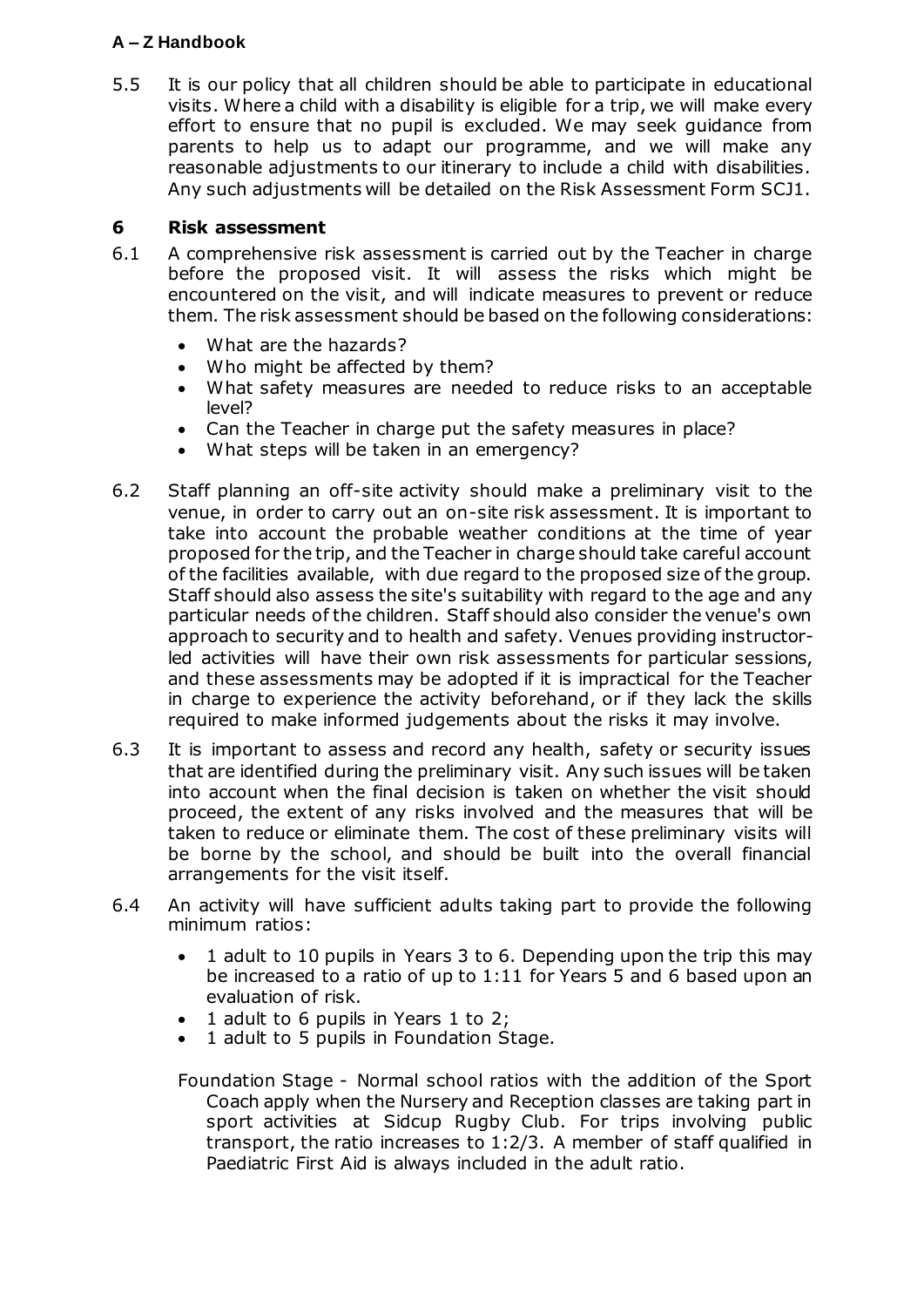Any trip will require a minimum of two adults. However, these are minimum requirements, and may not provide adequate supervision in all cases.

- 6.5 The Risk Assessment Form SCJ1 must also include details of proposed transport to and from the venue.
- 6.6 The Teacher in charge will double-check that all adults helping to supervise the trip have been subject to Police checks (see 5.2 above).
- 6.7 A copy of the completed Risk Assessment Form SCJ1 will be given to the Head Teacher
- 6.8 For internal visits a visiting speaker risk assessment will be completed by the teacher organising the event.

#### **7 Transport**

- 7.1 The costing of off-site activities should include all of the following that apply:
	- transport;
	- entrance fees;
	- insurance:
	- provision of any special resources or equipment;
	- costs related to adult helpers;
	- any refreshments that the school has opted to pay for.
- 7.2 Transport arrangements will allow a seat for each member of the party. It is our policy only to use coaches fitted with seat or lap belts, and to insist that they be worn by all those participating in the visit.
- 7.3 Where private cars are used for transport, the group leader is responsible for checking that the insurance of each driver covers such journeys, and double-checking that each driver has been subject to the normal Police checks (see 5.2).

## **8 Communication with parents**

- 8.1 The parents of children taking part in an off-site activity should be provided with all appropriate information about the intended visit. Parents must give their permission in writing prior to departure before a child can be involved in off-site activities which are not within the locality of the School.
- 8.2 For trips within the locality of the school, which we determine to be within 2 miles of West Lodge School, specific permission will not be required so long as the activity takes place during the School day. Parents will be asked to give their permission for these trips when their child joins the School. The permission slip also covers fixtures at the following schools: Breaside, Babbington House, Blackheath High, Bromley High, Colfes and Eltham College. Parents will be informed by email when their chid is going offsite.
- 8.3 The text messaging system, Clarion Call, will be used to keep parents updated on travel times.
- 8.4 Funding for off-site activities is provided mainly by parental contributions.
- 8.5 The timetable for the payment of contributions should allow for the Head Teacher to make a decision about the financial viability of the activity.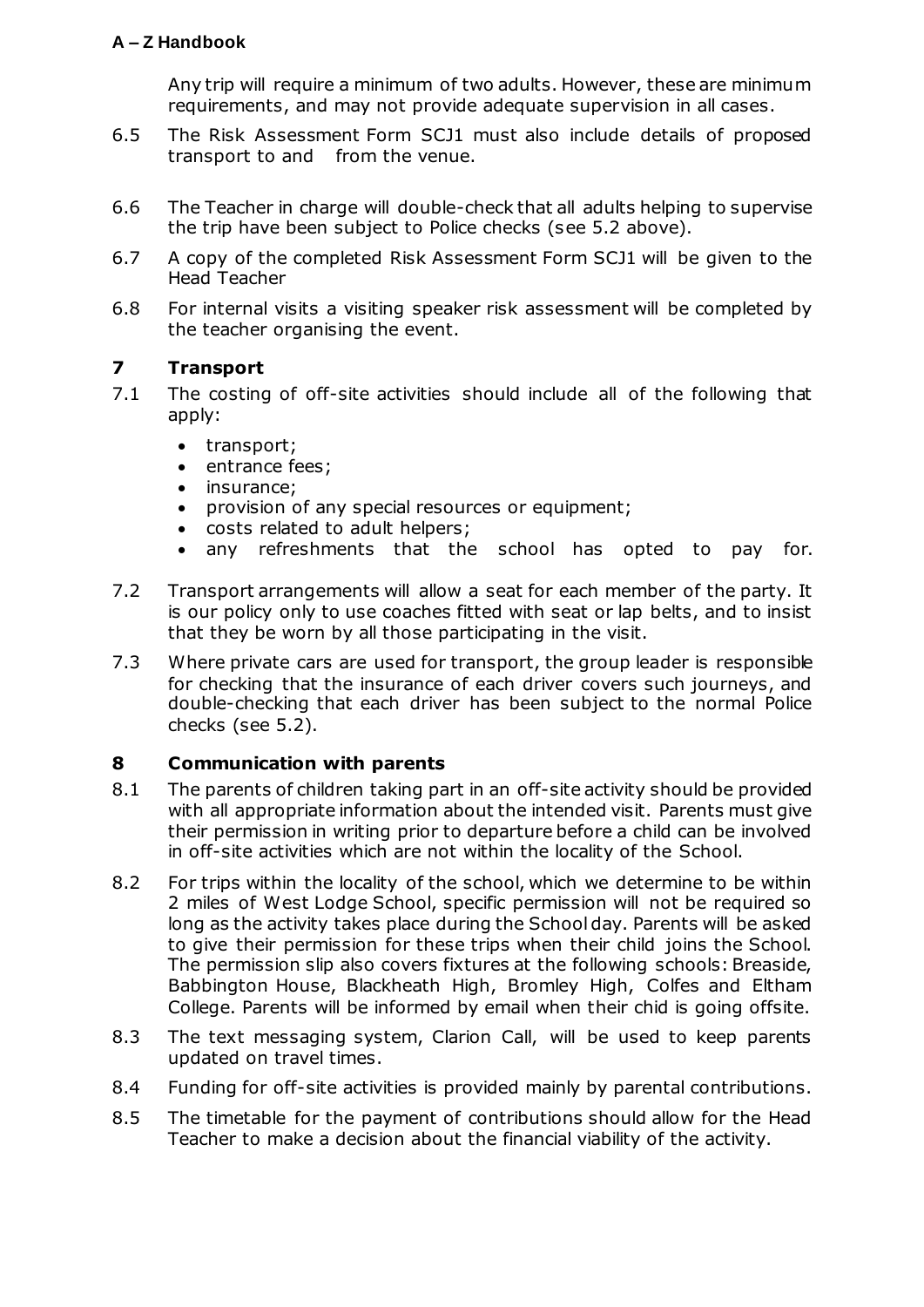#### **9 Further Health and Safety considerations**

- 9.1 All adults accompanying a party must be made aware, by the Teacher in charge, of the emergency procedures which will apply. Each adult should be provided with an emergency telephone number. This will include the school number, the mobile telephone of the Teacher in charge and where an activity extends beyond the normal school day, the School Mobile number and the telephone number of a designated emergency contact will be provided.
- 9.2 Before a party leaves school, the School Office should be provided with a list of everyone, children and adults, travelling with the party, together with a programme and timetable for the activity.
- 9.3 The safety of the party, and especially the children, is of paramount importance. During the activity, the Teacher in charge must take whatever steps are necessary to ensure that safety. This involves taking note of any information provided by medical questionnaire returns and the any authorised prescribed medicines are taken on the trip, and ensuring that children are both safe and well looked after at all times.
- 9.4 Prior to an activity, if it is felt that the behaviour of an individual child is likely to compromise the safety of others or the good name of the school, the Teacher in charge should discuss with the Head Teacher the possibility of excluding that child from the activity.

#### **10 Visit Plan**

- 10.1 The Visit Plan for intended educational visits must include the following:
	- completed Risk Assessment Form SCJ1;
	- report on preliminary visit;
	- approval of visit;
	- general information;
	- names, ages, contact details, permission forms, medical records and other relevant details of all those going on the visit;
	- travel schedule;
	- accommodation plan (if applicable);
	- full itinerary of activities;
	- fire precautions and evacuation procedures;
	- intended arrangements for supervision;
	- insurance arrangements for all members of the group;
	- emergency contacts, telephone numbers and procedures;
	- general communications information;
	- quidance for Teacher in charge;
	- guidance for the emergency contact and Head Teacher;
	- First-aid boxes and authorised prescribed medication.
- 10.2 As a school we have agreed that the school policy encourages the use of excursions for the following reasons: -
	- Widens the child's environment / Gives the child direct experience
	- Encourages observation
	- Develops social skills / It is pleasurable
	- Teaches children that learning is not confined to the school environment
	- Training for adulthood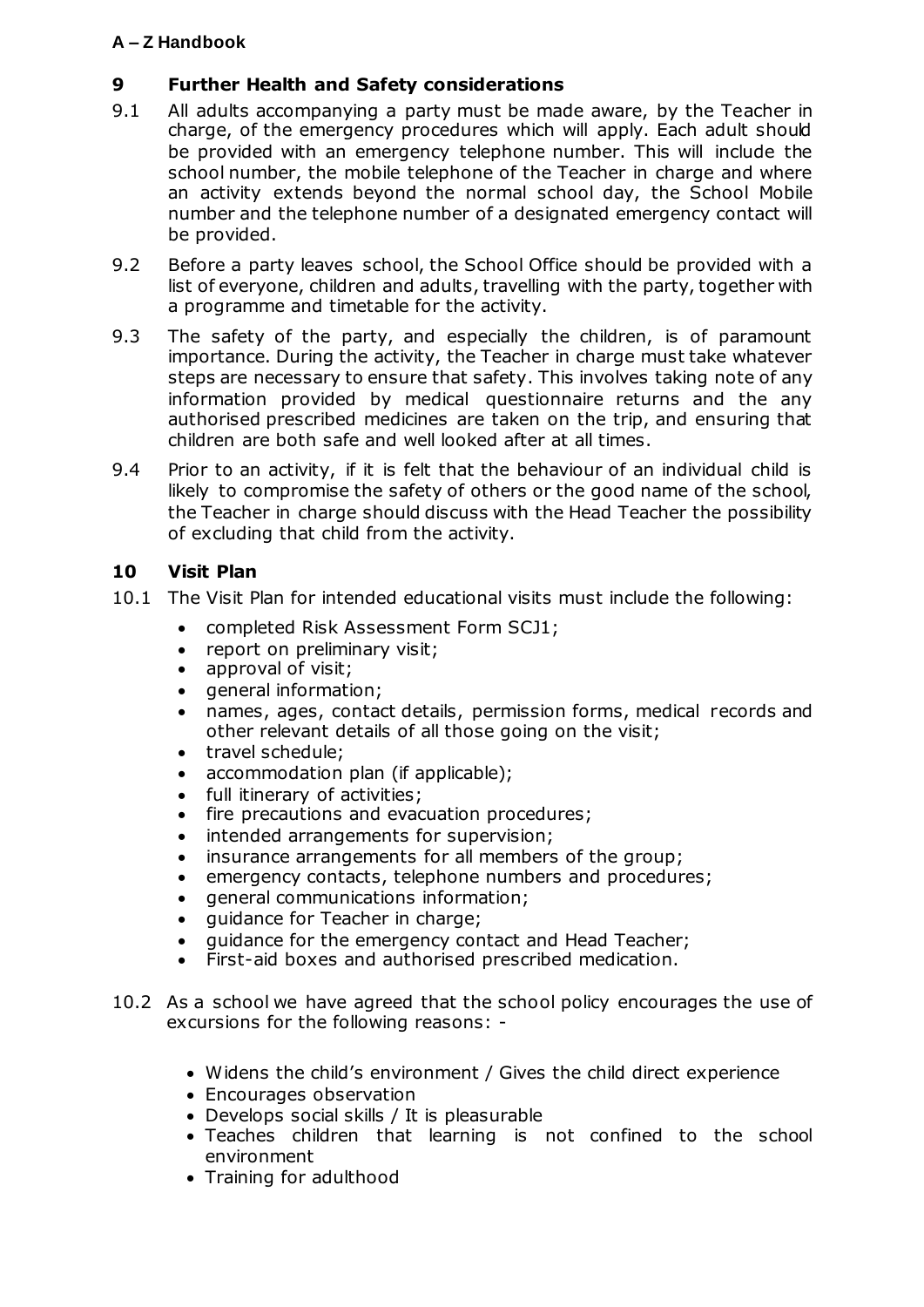- Highlights the inter-relation of learning
- 10.3 Years 1 & 2 should go on a planned excursion at least once a year. Years 3 – 6 should experience a planned outing at least twice a year.
	- In all cases preliminary visits by teachers are essential.
- 10.4 Matters to consider include:
	- Suitability for age group and topic
	- Eating arrangements /Toilets
	- Educational facilities, i.e. talks, films, workshops, etc.
	- Alternatives for wet days

A checklist is provided to help the Teacher in charge to complete the Risk Assessment Form SCJ1.

- 10.5 A charge will be made for each trip where necessary, the balance to be met by the school. Transport should normally be by coach with seat or lap belts fitted and the Head Teacher must agree any exceptions to this transport method.
- 10.6 It is recommended that children have are thoroughly prepared for the visit, e.g. video, slides, worksheets etc. linking their schoolwork with the outing, except where an element of surprise is more valuable.
- 10.7 On all outings, whatever the mode of travel, one member of the teaching staff must accompany each group of twenty two or less. Classroom Assistants or parents should make up the ratio of adult helpers, to - one adult to eleven children in Key Stage 2, one adult to six children in Key Stage 1 and one adult to five in Foundation.
- 10.8 A letter with full details about the outing is sent to the parents of children attending the trip, (cost, times, etc).Where the trip is beyond the locality of the School, parents will be asked to give their consent. This will either take the form of electronic consent via Clarion Call or a permission slip. The teacher in charge of the outing must take a First Aid Kit designated for outings from the Medical Room and a mobile phone. In the case of an emergency, parents will be contacted via the School Office. For the Year 5 & 6 residential journey, the parents must also complete a medical form and an emergency contact form. Details of the proposed visit should be outlined to parents early on in the autumn term and after the initial deposit parents must settle the balance by the due date.
- 10.9 A Risk Assessment Form SCJ1 must be completed prior to the visit and handed in to the Head Teacher at least a week before the intended trip. A list of all children and staff present in the party on the day of the trip must be left in the School Office or with the Head Teacher before leaving school. Where possible, all mobile phone numbers of accompanying adults should be provided.
- 10.10 Evaluation sheets SCJ2 should be completed in the week following the outing and handed in to the Head Teacher.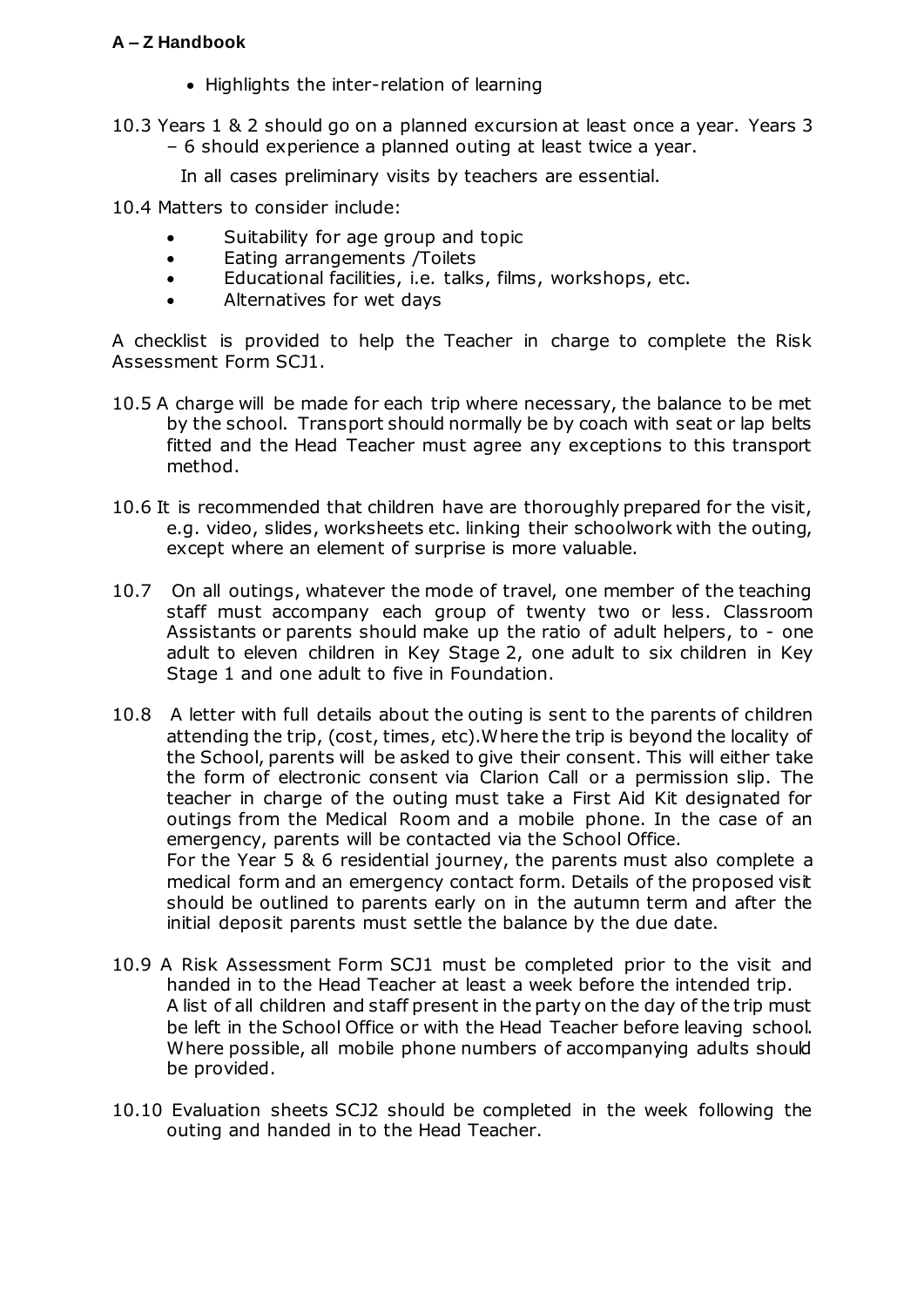# **11 Monitoring and review**

This policy is monitored by the Governing Board and will be reviewed every two years, or before if necessary.

**Reviewed Date: Sept 2020 Next Review Date: Sept 2022 Reviewer: Deputy Head Teacher**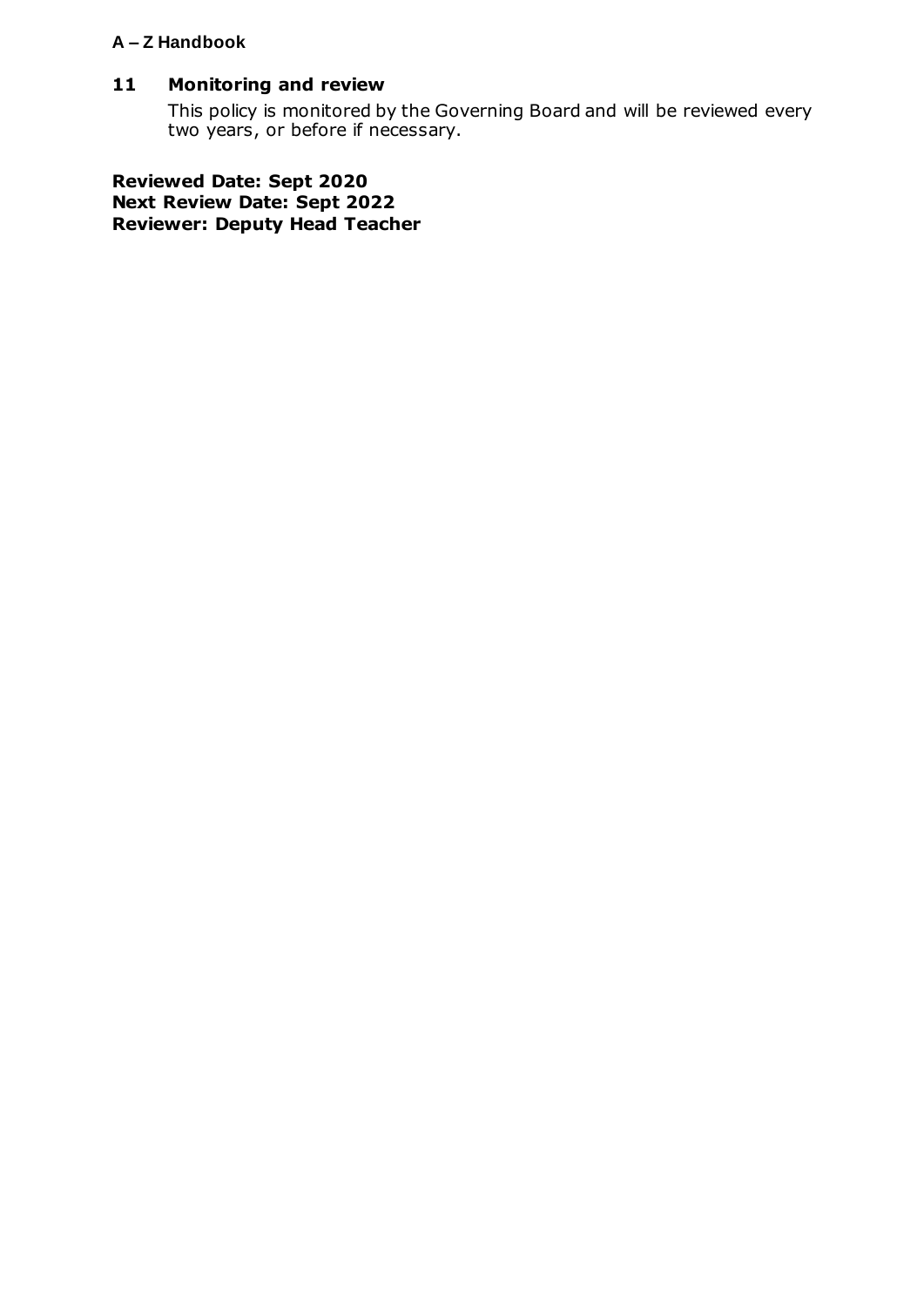# **Risk Assessment/Visit Approval**

| Date of visit                                                                                                                          |                                               |          |           |  |
|----------------------------------------------------------------------------------------------------------------------------------------|-----------------------------------------------|----------|-----------|--|
| Location of visit                                                                                                                      |                                               |          |           |  |
| <b>Class Year Group</b>                                                                                                                | Number of Pupils in Group=                    |          |           |  |
|                                                                                                                                        | Year $=$                                      | $Boys =$ | $Girls =$ |  |
| Name of Party Leader                                                                                                                   |                                               |          |           |  |
| Contact number for duration<br>of visit                                                                                                |                                               |          |           |  |
| Times off premises                                                                                                                     | Leaving school =<br>Arriving back at school = |          |           |  |
| Number accompanying adults                                                                                                             |                                               |          |           |  |
| Names of accompanying adults                                                                                                           |                                               |          |           |  |
| <b>Method of Transport</b>                                                                                                             |                                               |          |           |  |
| What hazards are likely to be<br>encountered travelling to this<br>location?<br>How will these hazards be<br>controlled?               |                                               |          |           |  |
| What hazards are likely to be<br>encountered at this location?                                                                         |                                               |          |           |  |
| How will these hazards be<br>controlled?                                                                                               |                                               |          |           |  |
| Any special needs of the pupils on<br>this visit?<br>Please note children who require<br>inhalers and those with nut allergies<br>etc. |                                               |          |           |  |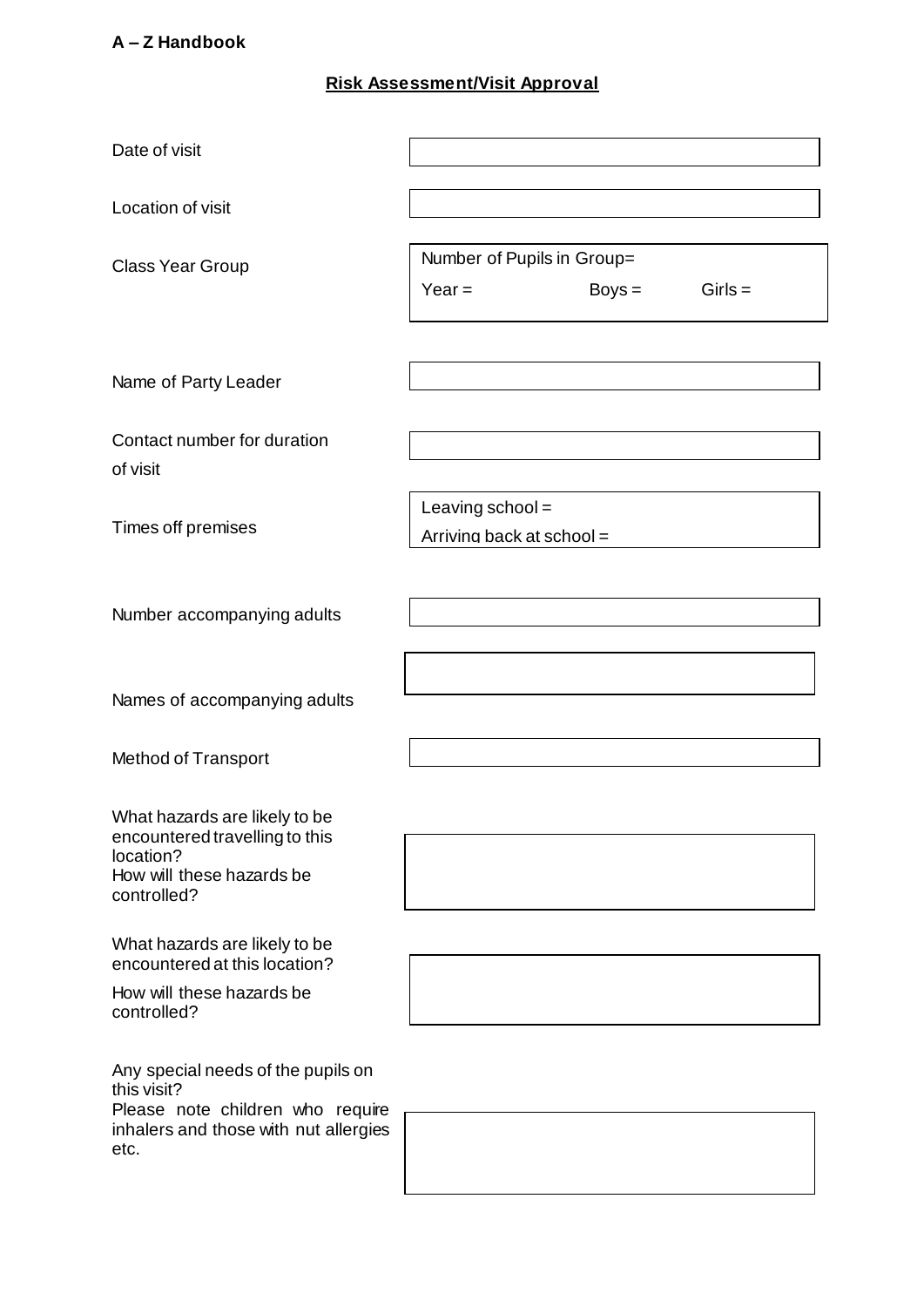| Additional Information          |  |
|---------------------------------|--|
|                                 |  |
| Date of Pre-Visit               |  |
| Signed by Party Leader (Date)   |  |
| Approved by Head Teacher (Date) |  |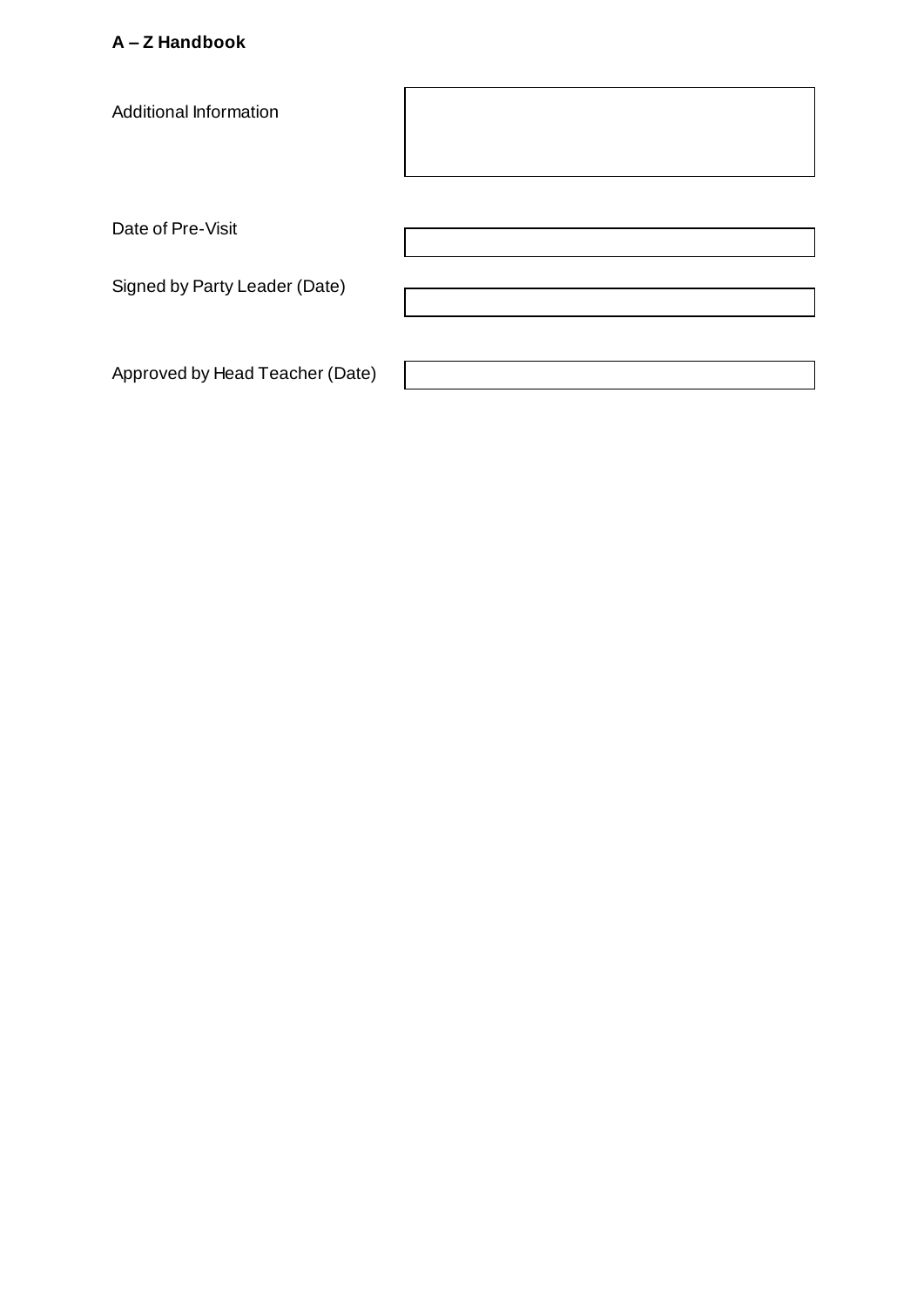# **Educational, Adventurous and Recreational Visits Checklist**

# **Planning**

|                                                                                                                         | N/A | <b>YES</b> | DATE COMPLETED |
|-------------------------------------------------------------------------------------------------------------------------|-----|------------|----------------|
| Check date with H.T. before<br>confirming date of visit                                                                 |     |            |                |
| Organise Pre-visit                                                                                                      |     |            |                |
| Have security arrangements at venue<br>been assessed?                                                                   |     |            |                |
| How many pupils on visit?                                                                                               |     |            |                |
| How many staff needed to accompany<br>group?                                                                            |     |            |                |
| Have roles and responsibilities of all<br>accompanying staff been clarified?                                            |     |            |                |
| Have staff been initially briefed - date,<br>times etc                                                                  |     |            |                |
| What sort of transport will be used?                                                                                    |     |            |                |
| Has transport to be used and times<br>been confirmed with provider?                                                     |     |            |                |
| Have parents been notified by letter of<br>full details of trip?                                                        |     |            |                |
| Have emergency contact numbers<br>been noted for all children and<br>members of staff on residential school<br>journey? |     |            |                |

#### Shortly Before Departure

|                                                                                                                                                             | N/A | YES. | DATE COMPLETED |
|-------------------------------------------------------------------------------------------------------------------------------------------------------------|-----|------|----------------|
| Have details regarding visit including<br>code of conduct, detailed itinerary, kit<br>list been circulated to parents and<br>accompanying members of staff? |     |      |                |
| Have all consent/medical forms been<br>returned?                                                                                                            |     |      |                |
| Has insurance cover been arranged?                                                                                                                          |     |      |                |
| Has detailed list of group and group<br>leaders going on trip been prepared<br>and a copy given to H.T.                                                     |     |      |                |
| Has form SCJ1 been completed and<br>signed by H.T.                                                                                                          |     |      |                |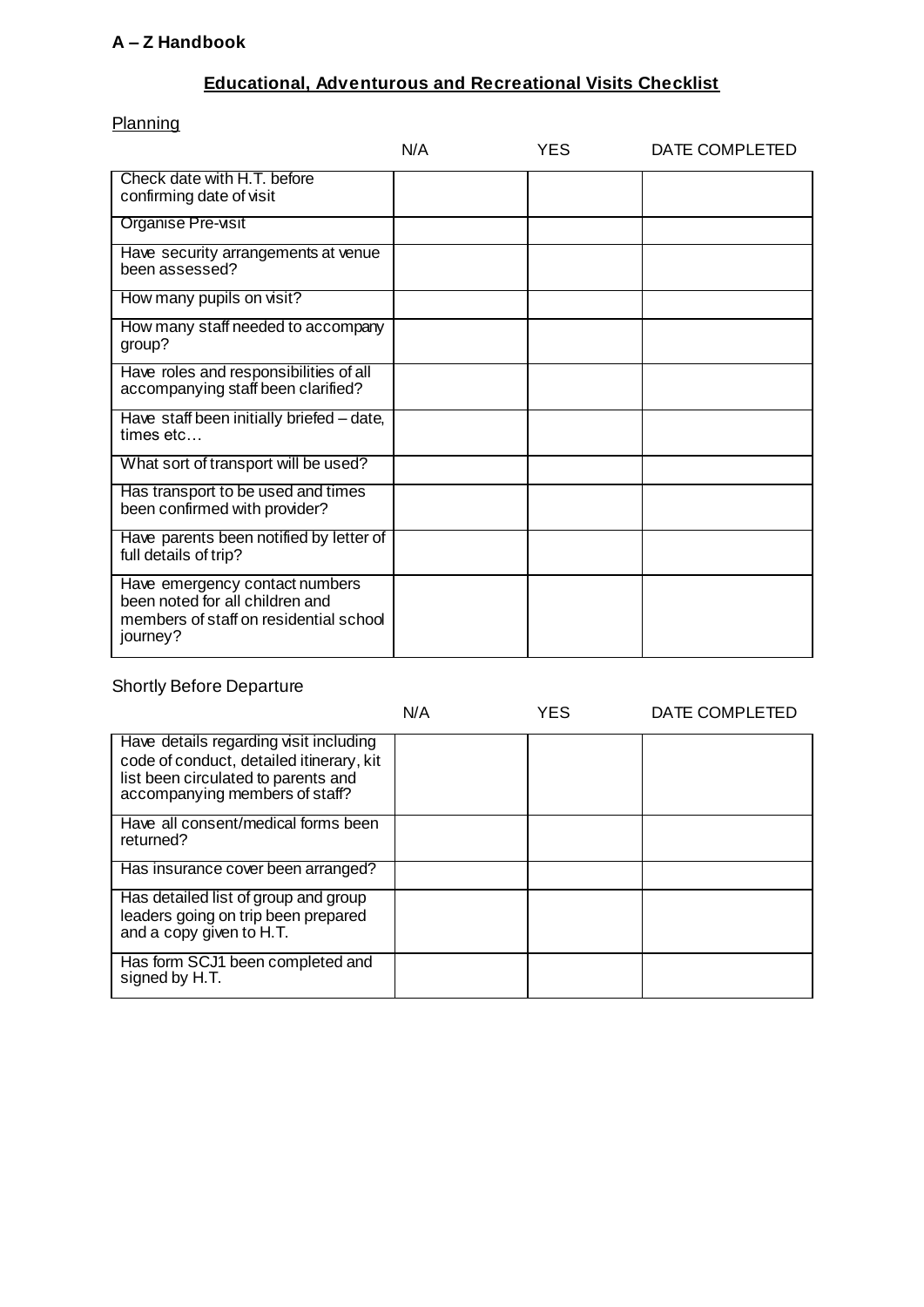# Departure Day

|                                                                                                                                                                          | N/A | <b>YES</b> | DATE COMPLETED |
|--------------------------------------------------------------------------------------------------------------------------------------------------------------------------|-----|------------|----------------|
| Is all paperwork complete (SCJ1, group<br>list, contact numbers, directions for<br>driver, payment invoice etc)                                                          |     |            |                |
| <b>First Aid Kit</b>                                                                                                                                                     |     |            |                |
| Mobile Phone – (if party leaders intend<br>to split children up into groups, then<br>each leader should have a mobile<br>phone in order to liaise with other<br>groups.) |     |            |                |
| Sick bucket/kitchen roll, 2 carrier bags                                                                                                                                 |     |            |                |
| Emergency cash                                                                                                                                                           |     |            |                |
|                                                                                                                                                                          |     |            |                |